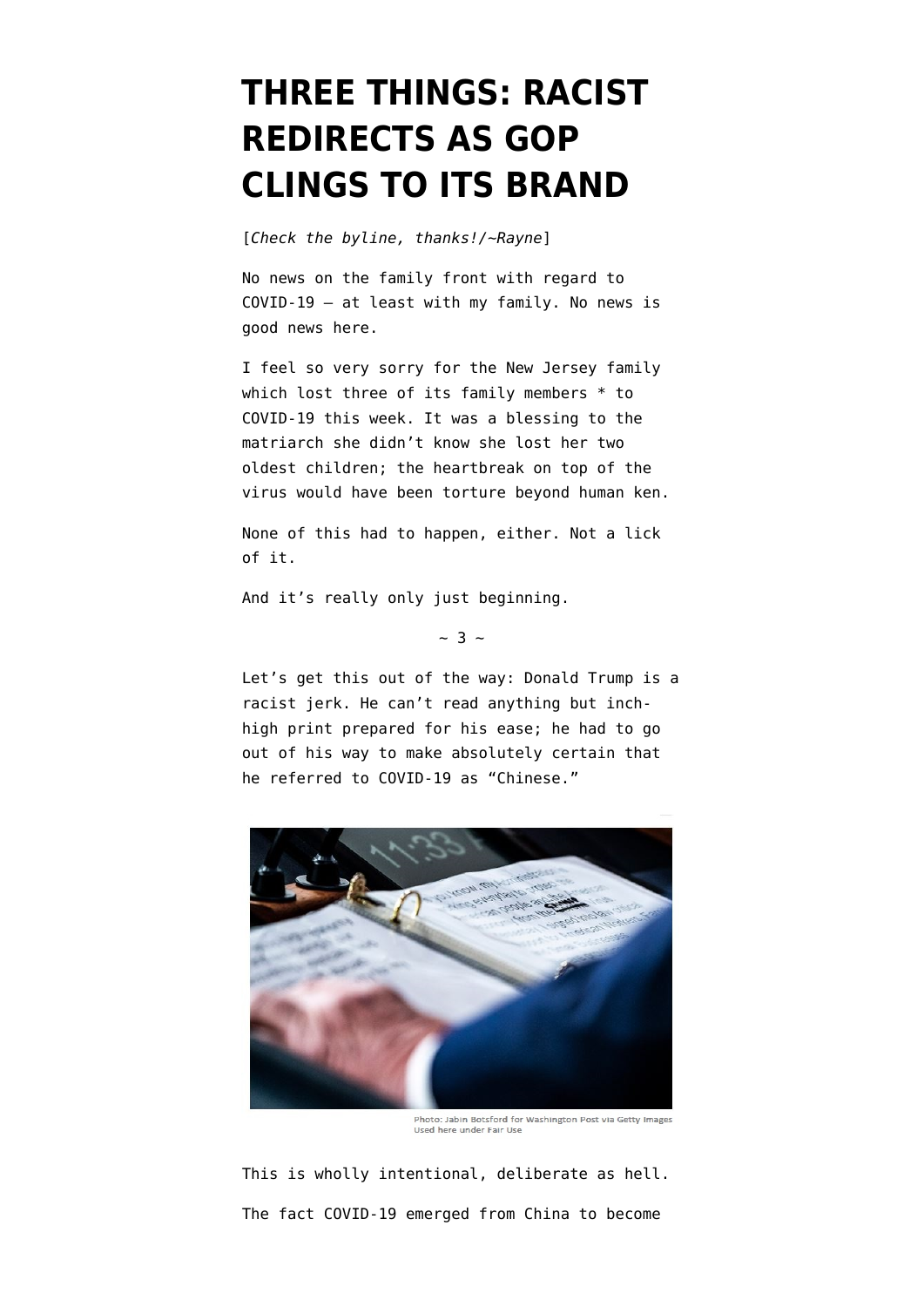pandemic was sheer dumb luck. Spare us the racist bullshit talking down about eating unfamiliar animals and wet markets.

For Christ's sake people here in the U.S. eat road kill and [celebrate those animals with a](https://www.atlasobscura.com/foods/roadkill-cookoff) [festival.](https://www.atlasobscura.com/foods/roadkill-cookoff)

They eat [organ meats](https://www.tastecooking.com/fried-chicken-liver-lately/), [blood sausage](https://sausage.fandom.com/wiki/Blood_sausage)s from across their many ethnic heritages, and they do [odd](https://whatscookingamerica.net/Salad/tomatoaspic.htm)[looking things](https://whatscookingamerica.net/Salad/tomatoaspic.htm) with [products made of proteins](https://www.atlasobscura.com/foods/louisiana-hogs-head-cheese) extracted from cartilage.

Americans and all the cultures from which they emerged have their own relationships with animals which have spawned biological crises over millennia. Just read Jared Diamond's [Guns,](https://en.wikipedia.org/wiki/Guns,_Germs,_and_Steel) [Germs and Steel.](https://en.wikipedia.org/wiki/Guns,_Germs,_and_Steel)

It was simply a crap shoot this pandemic originated in China and not from a [hantavirus](https://en.wikipedia.org/wiki/Orthohantavirus) in the American Southwest, or a [flavivirus](https://en.wikipedia.org/wiki/Flavivirus) from South America or Africa. Chances are good we may yet see another emergent threat like a virulent Zika as the climate continues to warm.

Americans don't have room to criticize. Their president being a racist moron to China about a crappy draw of luck is just plain stupid.

So is his and his party's escalation of tension with the other largest economy in the world which both [owns a lot of our debt.](https://www.thebalance.com/u-s-debt-to-china-how-much-does-it-own-3306355) It's incredibly shortsighted to bash the country which has been incredibly generous with research data based on their harrowing national experience with COVID-19.

I can't begin to imagine how bad off the U.S. and other countries fighting COVID-19 would be if China hadn't shared genomic and [epidemiological data](https://www.who.int/docs/default-source/coronaviruse/who-china-joint-mission-on-covid-19-final-report.pdf) with the world.

We would not only be as far behind as we are because this administration felt winning reelection was more important than doing its job. We would have had to do much of the genomic and epidemiological research ourselves, on the fly, while our country's health was in meltdown.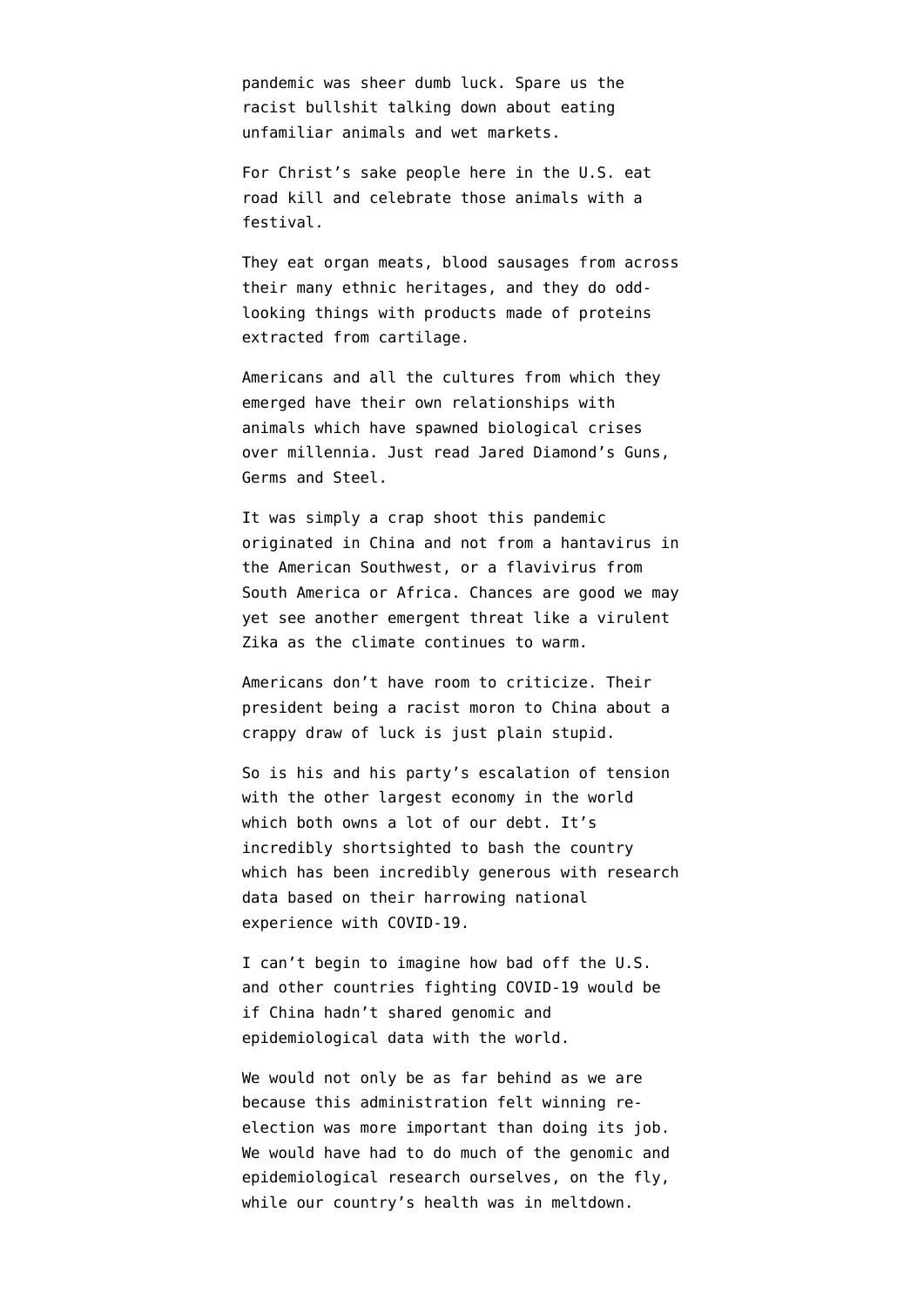One need only look at how little research material has been published by other countries during this epidemic for comparison. They, too, have relied on China's research.

Or look at how we continue to rely on China to do human testing – [likely cutting corners on](https://www.axios.com/trump-coronavirus-drug-china-gilead-f3afd89a-c66e-4ace-b546-53fb416ae34d.html) [human experimentation ethics](https://www.axios.com/trump-coronavirus-drug-china-gilead-f3afd89a-c66e-4ace-b546-53fb416ae34d.html) – just so Americans can obtain the benefit of a successful drug therapy while an American company reaps benefits.

No one of Asian ethnicity and heritage should have to put up with the hate unleashed by that slack-assed racist in the White House and the team of inept and bigoted enablers who are propping him up.

We may have legitimate concerns with China about [supply chain integrity](https://www.emptywheel.net/2018/10/08/rattled-chinas-hardware-hack/) and [intellectual property](https://www.justice.gov/opa/pr/harvard-university-professor-and-two-chinese-nationals-charged-three-separate-china-related) [theft](https://www.justice.gov/opa/pr/harvard-university-professor-and-two-chinese-nationals-charged-three-separate-china-related), but it's on the U.S. that this is an issue to begin with. Outsourcing so much of what should be critical infrastructure is our own fault.

And failing to act in a responsible timely manner to a pandemic threat is solely that of the racist scumbag at the podium.

 $\sim$  2  $\sim$ 

Speaking of failing to respond to pandemic threat…

If Senator Richard Burr knew by February 13 when he sold  $$1.6$  million worth of stock  $-$  that COVID-19 posed a potential national emergency, who else did and did nothing?

By "did nothing" I mean the way Burr lied to our faces and said, "the United States today is better prepared than ever before to face emerging public health threats, like the coronavirus," a day before he voted to acquit Trump and six days before he sold his stock.

Think back to the earliest time you heard about the viral illness in China. Do remember when you first heard or read about it?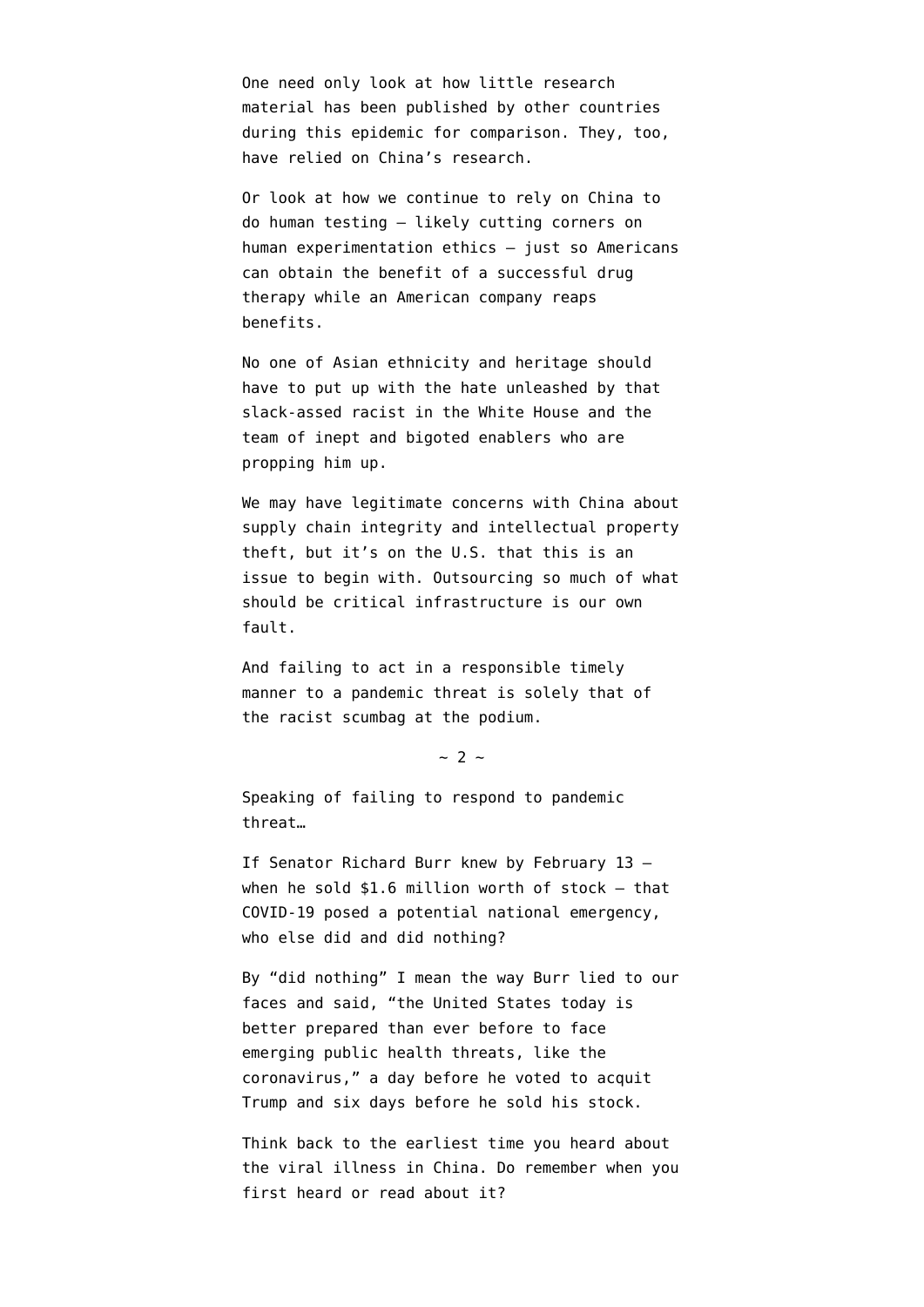I do. I had just read about two high-profile deaths from pneumonia in middle and late December. A Chinese actress died, noted in Chinese media. She wasn't known well to the U.S. so no mention here had been made. Only days later, right around Christmas, a young ESPN anchor also died of an odd pneumonia. This time there was news in the U.S. about his passing.

A week later on New Year's Eve there was a report in English-language Chinese media about an odd cluster of pneumonia-like illness in Wuhan, China. My awareness of pneumonia had been heightened by the two high-profile deaths so close together.

If I could see a cluster of pneumonia in China by New Year's Day, you know somebody within the U.S. intelligence community saw it even earlier.

We know now that the Senate Intelligence Committee chair had been briefed, based on a recording made of a meeting Burr had with largeticket donors. Who else holding elected or appointed office were also briefed by intelligence and then refused to do the right thing to protect the American public?

Now you know why there's been a full court press from the White House through the GOP congressional caucus to the right-wing media and [punditry](https://www.washingtonpost.com/opinions/2020/03/17/china-cared-more-about-suppressing-information-than-suppressing-virus-thats-why-were-here/) pushing racist invective against China about the pandemic.

It's to distract and redirect the public's attention away from the GOP's wholesale betrayal of the American public and its allies while COVID-19 ramped up into a pandemic.

By the middle of summer thousands, perhaps tens of thousands of American lives will be lost because Richard Burr and others as yet unnamed helped Donald Trump fuck us over for their own venal aims.

Trump and the GOP had absolutely no intention of doing anything about COVID-19, which explains why Trump has only mentioned but still not used the [Defense Production Act](https://en.wikipedia.org/wiki/Defense_Production_Act) to ensure health care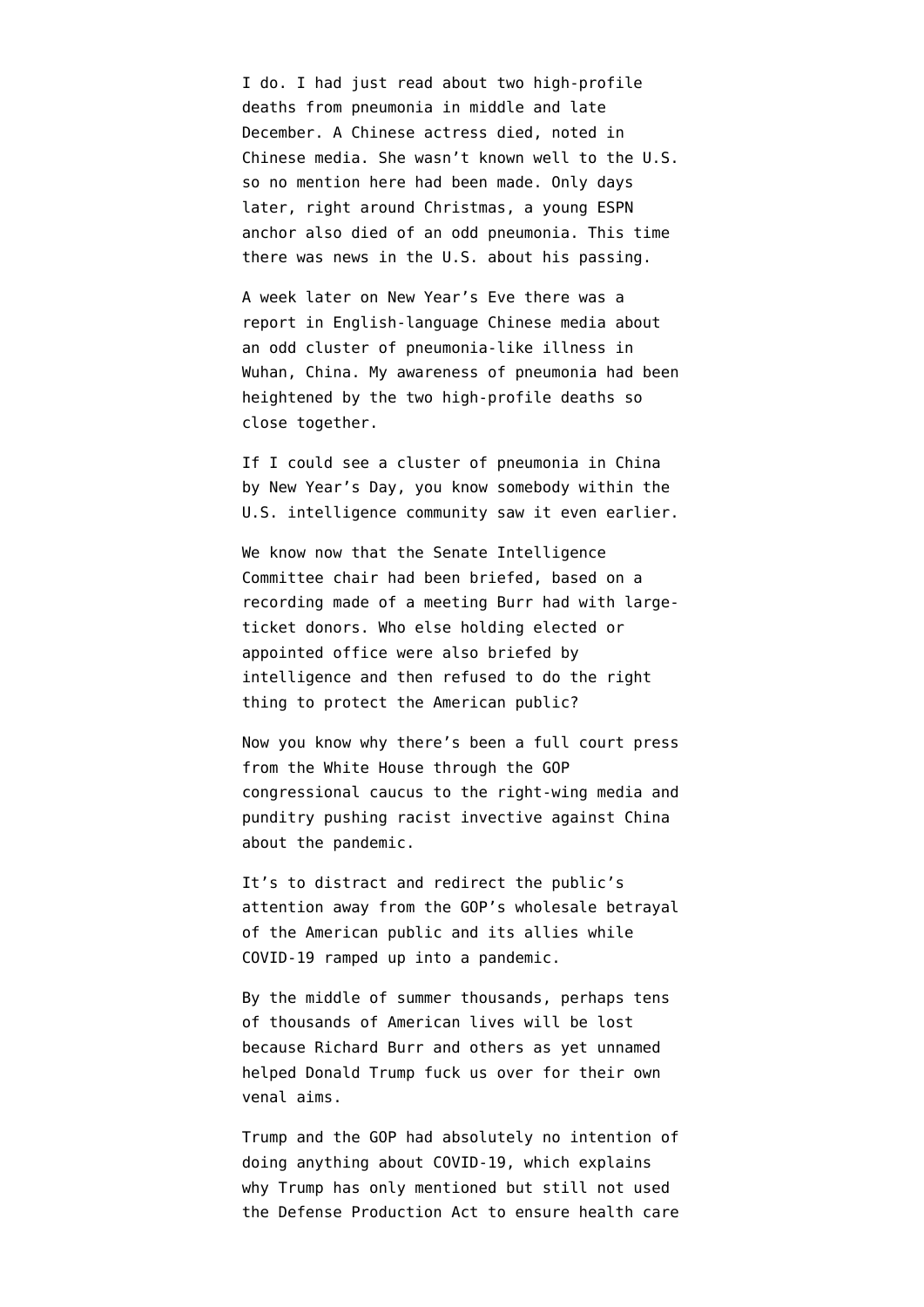workers have adequate personal protection equipment. Crafters across the country are [sewing homemade masks of irregular](https://www.forbes.com/sites/tjmccue/2020/03/20/calling-all-people-who-sew-and-make-you-can-help-solve-2020-n95-type-mask-shortage/) [specifications](https://www.forbes.com/sites/tjmccue/2020/03/20/calling-all-people-who-sew-and-make-you-can-help-solve-2020-n95-type-mask-shortage/) right now to make up the shortfall while health care workers [scavenge](https://www.statnews.com/2020/03/18/ppe-shortages-health-workers-afraid-scouring/) [hardware supplies](https://www.statnews.com/2020/03/18/ppe-shortages-health-workers-afraid-scouring/) for mashed-up PPE.

Can't help wonder how much PPE that \$1.6 million would buy.

Or how much the profits from [Sen. Kelly](https://www.thedailybeast.com/sen-kelly-loeffler-dumped-millions-in-stock-after-coronavirus-briefing) [Loeffler's stock sale would buy,](https://www.thedailybeast.com/sen-kelly-loeffler-dumped-millions-in-stock-after-coronavirus-briefing) or Sen. James Inhofe's or Sen. Ron Johnson's stock sale profits. (Sen. Dianne Feinstein's household also recently liquidated stock but her press secretary [said it was in a blind trust](https://twitter.com/charliearchy/status/1240838094506479628) with the rest of her assets.)

Loeffler's financial moves are egregious not only because of profit taking on inside information not shared with the public and then lying directly to the public on camera about the country's condition. She then acquired stock in a business specializing in remote work, and her spouse is the chairman and CEO of the New York Stock Exchange. There's absolutely NO excuse for not having her assets in a blind trust to avoid the appearance of a conflict of interest, particularly because of her spouse's role. But I guess when you're worth half a billion dollars you just don't give a shit about annoying little details like ethics.

 $\sim$  1  $\sim$ 

In previous posts I've discussed the different drugs being studied as potential therapies for COVID-19. This is an extremely important point which must be emphasized: *all drugs, whether antivirals or monoclonal antibodies or antiinflammatory meds are subjects of study*. Some are being used off-label as last ditch efforts.

By off-label I mean they are [NOT approved by the](https://en.wikipedia.org/wiki/Off-label_use) [Food and Drug Administration](https://en.wikipedia.org/wiki/Off-label_use) as safe and effective for treatment of COVID-19 infections.

We are relying on off-label medications applied by doctors in desperate conditions in China and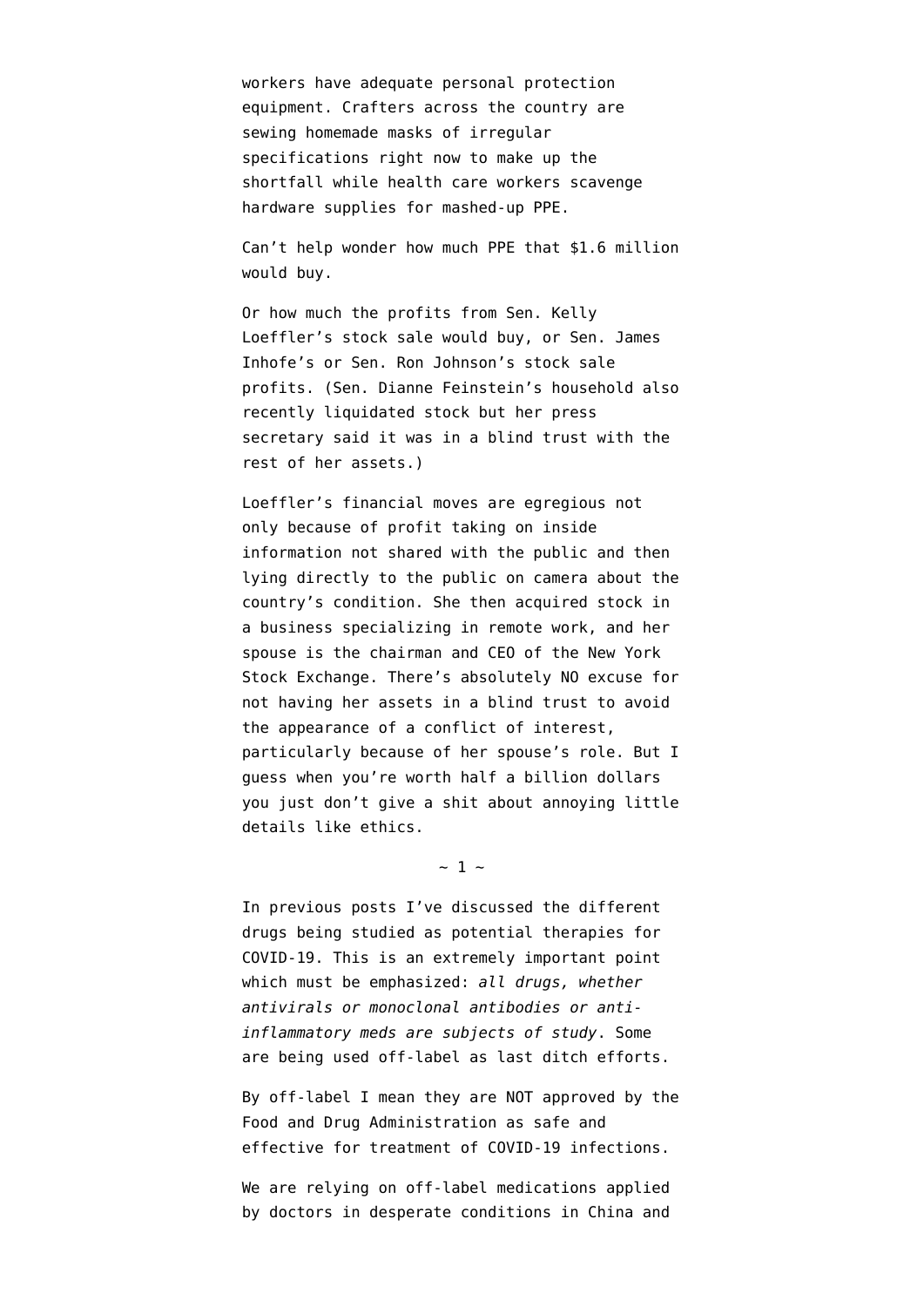Italy on patients who are in dire shape to tell us about their effectiveness. We are literally relying on human experimentation without a consistent ethical framework

Yesterday's presser with Trump was a disaster not only because of his racist bullshit aimed at China, but because he fucked up and discussed off-label drug therapies. He should have left that all together to the Center for Disease Control and the Food and Drug Administration.

His half-assed, poorly-framed remarks about an anti-malarial drug [set off a run on black market](https://twitter.com/OluwamayowaTJ/status/1240897878475837442) [chloroquine in Nigeria](https://twitter.com/OluwamayowaTJ/status/1240897878475837442). The drug had been removed from the Nigerian market more than a decade ago because of the risks it poses to patients. It's quite likely people will die because of misplaced trust in Trump's words about this drug.

Two antivirals, lopinavir and ritonavir, used as a cocktail in a study in China failed to perform as needed against COVID-19. A study announcing these unfortunate results was [published just](https://www.nejm.org/doi/full/10.1056/NEJMoa2001282) [Wednesday](https://www.nejm.org/doi/full/10.1056/NEJMoa2001282) in the New England Journal of Medicine. (Yet another example of Chinese researchers providing a benefit to the U.S. and the world, I'll point out. Can only wonder what happened to the subjects of the test.)

And another antiviral discussed here before, [remdesivir,](https://www.emptywheel.net/tag/remdesivir/) is still under study, and still poses an unexamined conflict of interest for at least one person in the Trump administration.

The media did not catch how bad Trump's remarks on drugs were — [that hack Chris Cillizza offers](https://www.cnn.com/2020/02/27/politics/donald-trump-coronavirus-press-conference/index.html) [an example,](https://www.cnn.com/2020/02/27/politics/donald-trump-coronavirus-press-conference/index.html) failing to mention the gross and dangerous errors about these medications in his list of fail.

Trump's words and deeds, likely the output of his inept team including his son-in-law Jared Kushner and his pet Nazi Stephen Miller, are going to kill more people here and abroad on top of COVID-19. Given Miller's history with this administration, this may be the desired result.